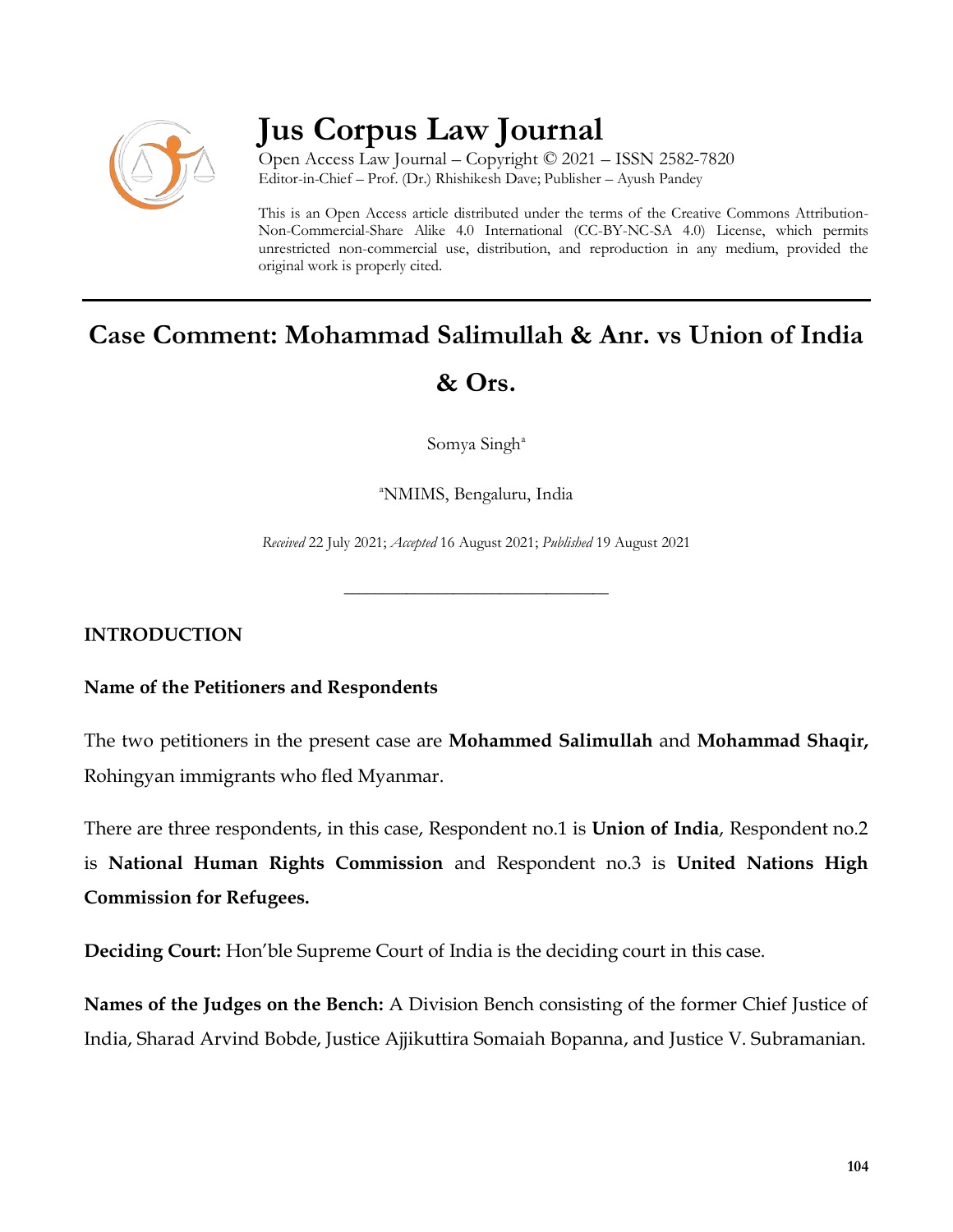#### **PROCEDURAL HISTORY**

In August 2017, a Writ Petition under **Article 32<sup>1</sup>** of the Constitution of India, against the deportation of the petitioners and other Rohingyan immigrants residing in India, was filed before the Hon'ble Supreme Court of India by the petitioner in light of the violation of constitutional guarantees provided under Articles  $14^2$  and  $21^3$ , read along with Article 51(c)<sup>4</sup> of the Constitution of India.

#### **FACTS**

The facts of the case are as follows:

Petitioner no.1 Mr. Mohammad Salimullah is a United Nations Commission of Refugees (hereinafter referred to as UNHCR) registered Rohingyan refugee who fled the hostile milieu of the Rakhine state of Myanmar and entered the borders of India on foot in 2012.

Petitioner no.2 is Mr. Mohammad Shaqir, another UNHCR registered refugee, who took shelter in India in 2011. The petitioners are a part of the **Rohingya community**, natively residing in the **Rakhine state of Myanmar**, who self-identify themselves as a **distinct ethnic minority group** with their own language and culture; however, these claims have been rejected by the established government of Myanmar to such an extent that the Rohingya were not included in the list of recognised ethnic groups, thus rendering them **'stateless'.** Stretched over a span of five decades, right after the military coup in Myanmar in 1962, the minority Rohingyans and the majority ethnic Rakhines have been at war with one other in the Buddhist country of Myanmar.

**A pattern of intense violence, bloodshed, and grave human rights violation, stimulated through extremist intolerance and ultra-nationalist Buddhist organizations**, has been observed against the Rohingya Muslims and other religious groups with the most severe

 $\overline{\phantom{a}}$ 

<sup>1</sup> Constitution of India 1949, art 32

<sup>2</sup> Constitution of India 1949, art 14

<sup>3</sup> Constitution of India 1949, art 21

<sup>4</sup> Constitution of India 1949, art 51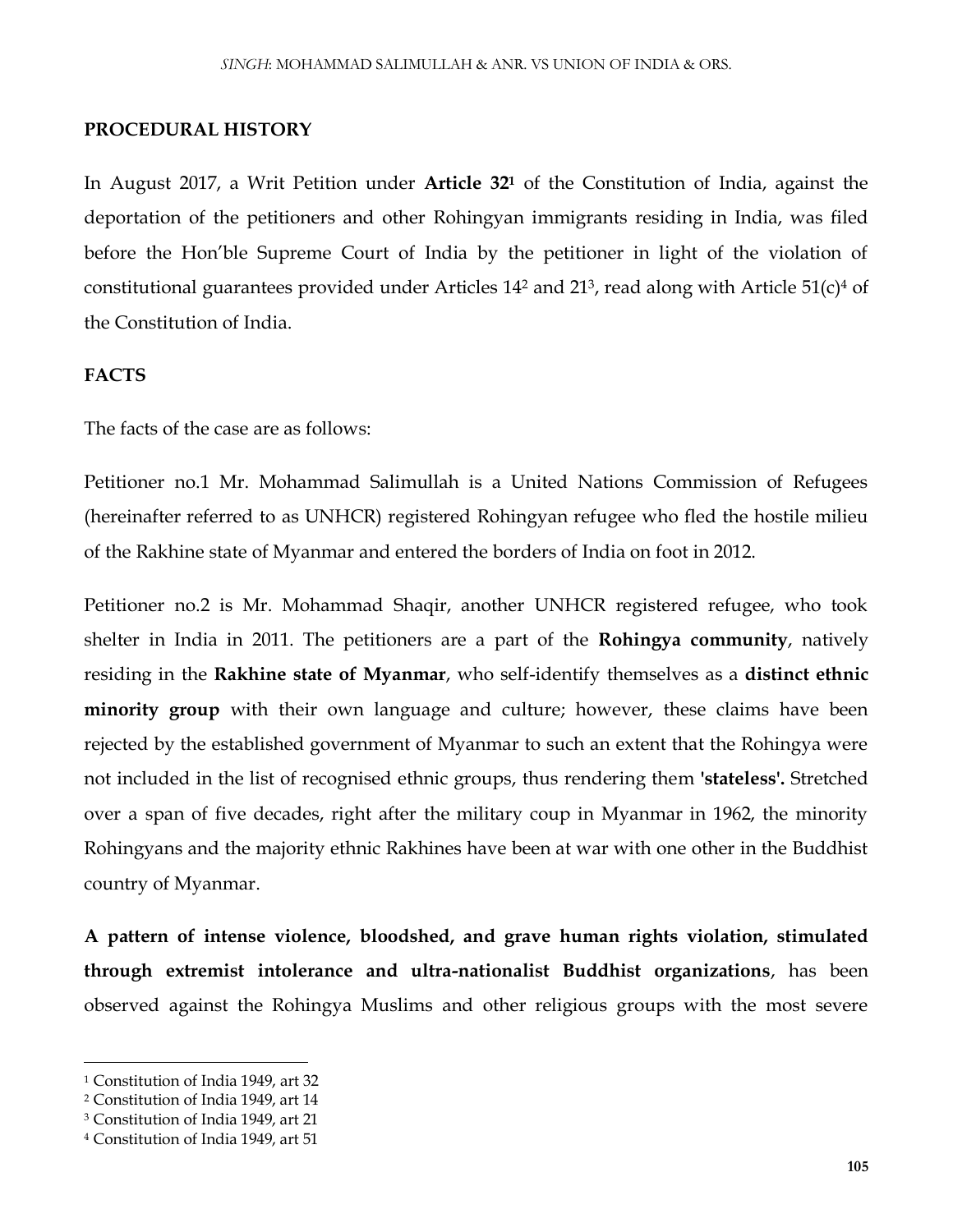outbreak being in June-October 2012. Apart from innumerable cases of death, injury, and destruction of property, approximately 1,40,000 Rohingya were displaced, 1,20,000 were placed in internally displaced camps in Rakhine state and overall 10,90,000 Rohingya were declared stateless thus making it a **"textbook example of ethnic cleansing"**.

The Rohingya fled from Myanmar to the neighbouring countries of Bangladesh and India and an estimate of 40,000 persecuted Rohingya live in different parts of India, out of which only 16,500 are registered with UNHCR. On 14 August 2017, according to a Reuters report, a Union Minister of State, told the parliament that the Central government has directed the State authorities to identify and deport all the illegal immigrants including the 40,000 Rohingya refugees and the UNHCR's registration does not hold effect because India is not a signatory to the refugee convention. Aggrieved by the hon'ble minister's statement, the petitioners filed a Writ Petition contending that the suggested order of arbitrary deportation goes against various fundamental disciplines of the Indian Constitution and disrespects the Non-Refoulement policy of the Customary International Law.

#### **ISSUES**

The issues at hand are three-fold and prompt us to ponder upon the debatable yet essential questions on **Fundamental Rights and Directive Principles of State Policy of the Constitution of India along with International Law.** Before the hon'ble division bench, the primary issue was that whether the action of deportation of petitioners and other Rohingya immigrants by Respondent no.1 i.e. Union of India violates the former's fundamental right to equality and fundamental right to life and personal liberty under Articles 14 and 21<sup>5</sup> respectively. Furthermore, whether the respondents are obligated to respect the Conventions and Treaties that form the International law as per the provisions of article  $51(c)$ <sup>6</sup> of the Constitution. And, lastly, whether the concept of non-refoulement, articulated clearly under Article 33(1) of the United Nations Convention on the Status of Refugees, 1951, is a part of

 $\overline{\phantom{a}}$ 

<sup>5</sup> art 14 (n 2)

<sup>6</sup> art 14 (n 4)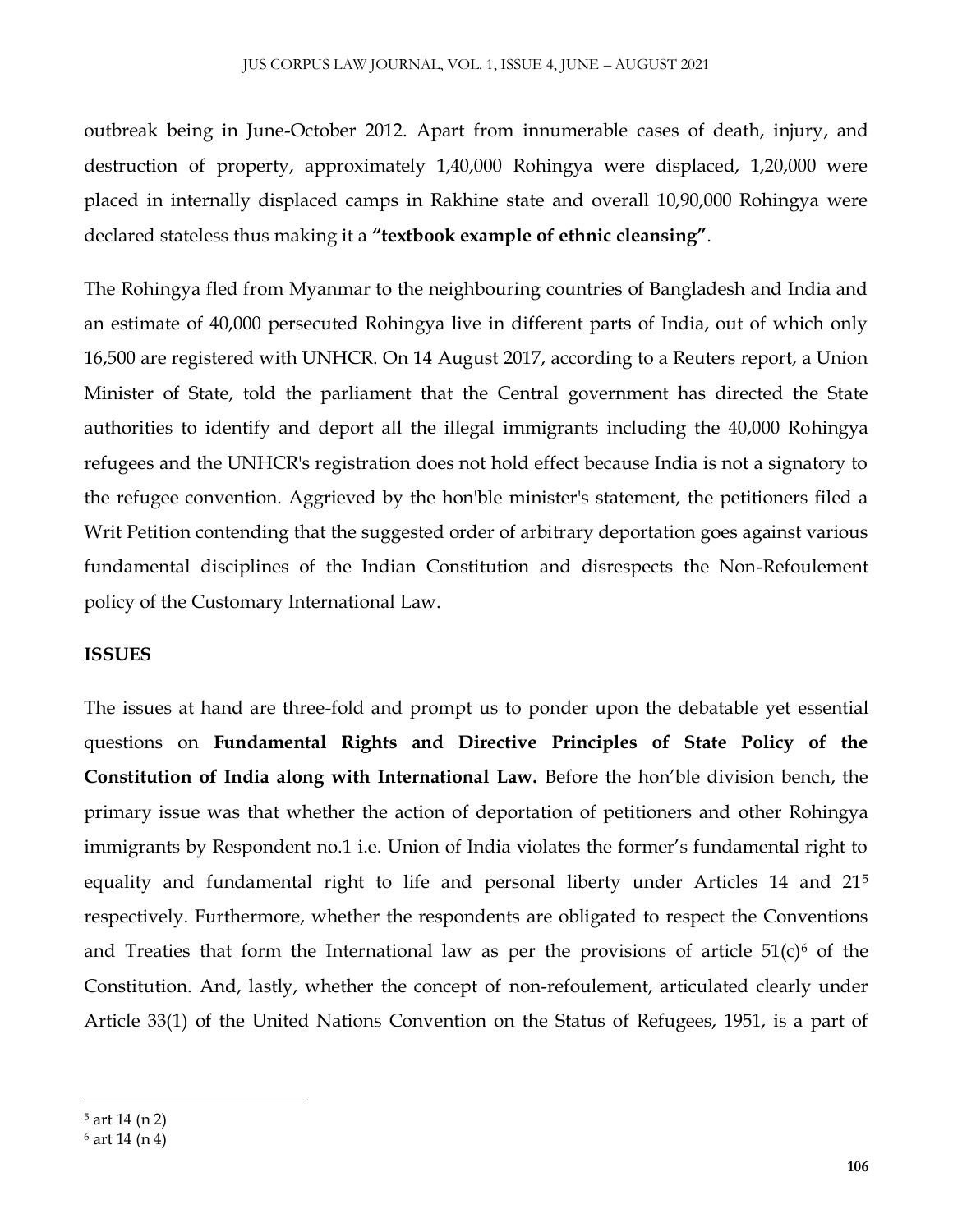customary International Law and binding on all states, irrespective of them being a signatory to it.

## **ARGUMENTS FROM EITHER SIDE**

**Petitioner:** Before the hon'ble Supreme Court of India, the petitioners' counsel contested the writ petition on three grounds, firstly the international principle of non-refoulement is available to the Rohingyan immigrants under Article 21<sup>7</sup> of the Constitution. As per the Principle of non-refoulement under International Human Rights, Refugee, Humanitarian and Customary Law,

**"A State is prohibited from transferring or removing individuals from its jurisdiction or effective control when there are substantial grounds for believing that the person would be at the risk of irreparable harm upon return, including persecution, torture, ill-treatment or other serious human rights violation<sup>8</sup> ."**

Furthermore, according to Article 51(c) of the Indian Constitution, "The State shall endeavour to foster respect for international law and treaty obligations in the dealings of organised peoples with one another; and encourage settlement of international disputes by arbitration."

The counsel argued that the **immigrants are to be identified as "refugees" under Articles 1A(2) of the 1951 UN Convention on the Status of the Refugees** thus validating the application of the Principle of Non-Refoulement on the Rohingya refugees; also, it is a Directive Principle to respect International Treaties and Principles, hence making the State obligated to not deport the Rohingyan refugees the same was also upheld in the cases of **Dong** 

**Lian Kham v Union of India<sup>9</sup>** and **Ktaer Abbas Habib Al Qutafi v Union of India<sup>10</sup> .**

Secondly, fundamental provisions of Articles 14<sup>11</sup> and 21<sup>12</sup> can be availed by non-citizens as well. The Counsel for the petitioners relied heavily on the case of **National Human Rights** 

 $\overline{a}$ 

<sup>7</sup> art 14 (n 2)

<sup>8</sup> United Nations Convention on the Status of Refugees 1951, art 33(1)

<sup>9</sup> *Dong Lian Kham v Union of India* 226 (2016) DLT 208

<sup>10</sup> *Ktaer Abbas Habib Al Qutafi v Union of India* 1999 CriLJ 919

 $11$  art 14 (n 2)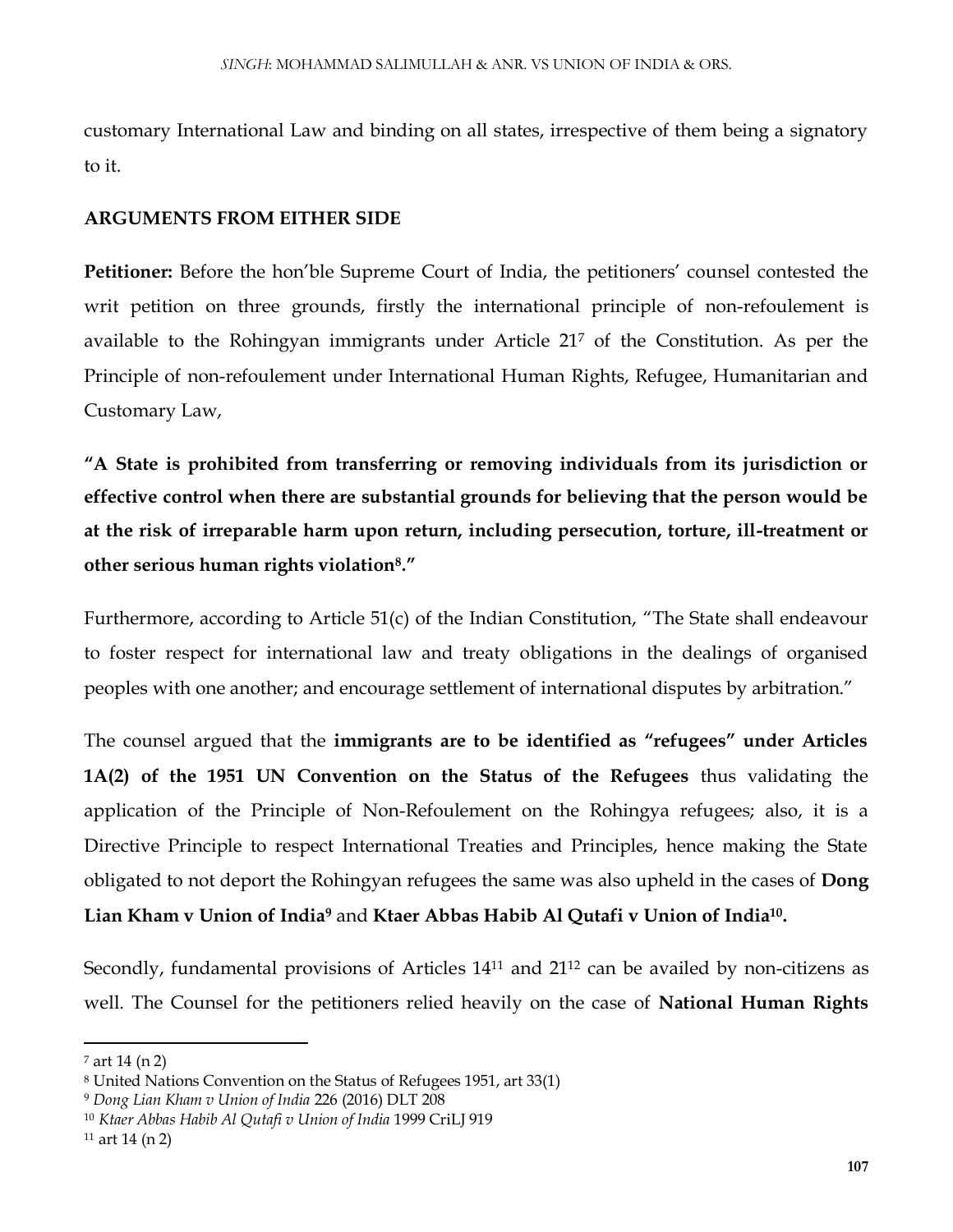**Commission v Arunachal Pradesh**13, in which the Court held that "Our Constitution confers certain rights on every human being and certain other rights on citizens. Every person is entitled to equality before the law and equal protection of the law. So also, no person can be deprived of his life or personal liberty except according to procedure established by law. Thus, the State is bound to protect the life and liberty of every human being, be he a citizen or otherwise."

And lastly, even though India is not a signatory to the United Nations Convention on the State of Refugees, 1951, where the principle of non-refoulement is explicitly coded, it is still a signatory to other essential Conventions and Treaties like the **Universal Declaration of Human Rights, 194814, International Covenant on Civil and Political Rights, 1966<sup>15</sup> , Protection of all persons against Enforced Disappearances<sup>16</sup>** and **Convention against Torture and Other Cruel and Inhuman or Degrading Treatment or Punishment<sup>17</sup> ,** which implicitly yet conspicuously raise the issue of non-refoulement of refugees; thus making India obligated to provide shelter to the petitioners. Heavy reliance was made on the International Case of **The Gambia v Myanmar<sup>18</sup>** or the **Rohingya Genocide Case,** where the **International Court of Justice** recognised the ongoing genocide, adopted resolutions, and created provisional measures in order to curb the patterns of ethnic bloodshed and hold Myanmar accountable for the same.

#### **RESPONDENT**

In response to the contentions made by the petitioners, the respondents defended themselves on the basis of eleven key points which can be summed up into three major points of contentions. The counsel for the respondents argued that the petitioners are rather identified

 $\overline{a}$ 

<sup>12</sup> art 21 (n 3)

<sup>13</sup> *National Human Rights Commission v Arunachal Pradesh* AIR 1996 SC 1234

<sup>14</sup> Universal Declaration of Human Rights 1948, art 14

<sup>15</sup> International Covenant on Civil and Political Rights 1966, art 6

<sup>16</sup> Protection of all persons against Enforced Disappearances, art 16 (1)

<sup>17</sup> Convention against Torture and Other Cruel and Inhuman or Degrading Treatment or Punishment, art 3 (1)

<sup>18</sup> The Gambia vs Myanmar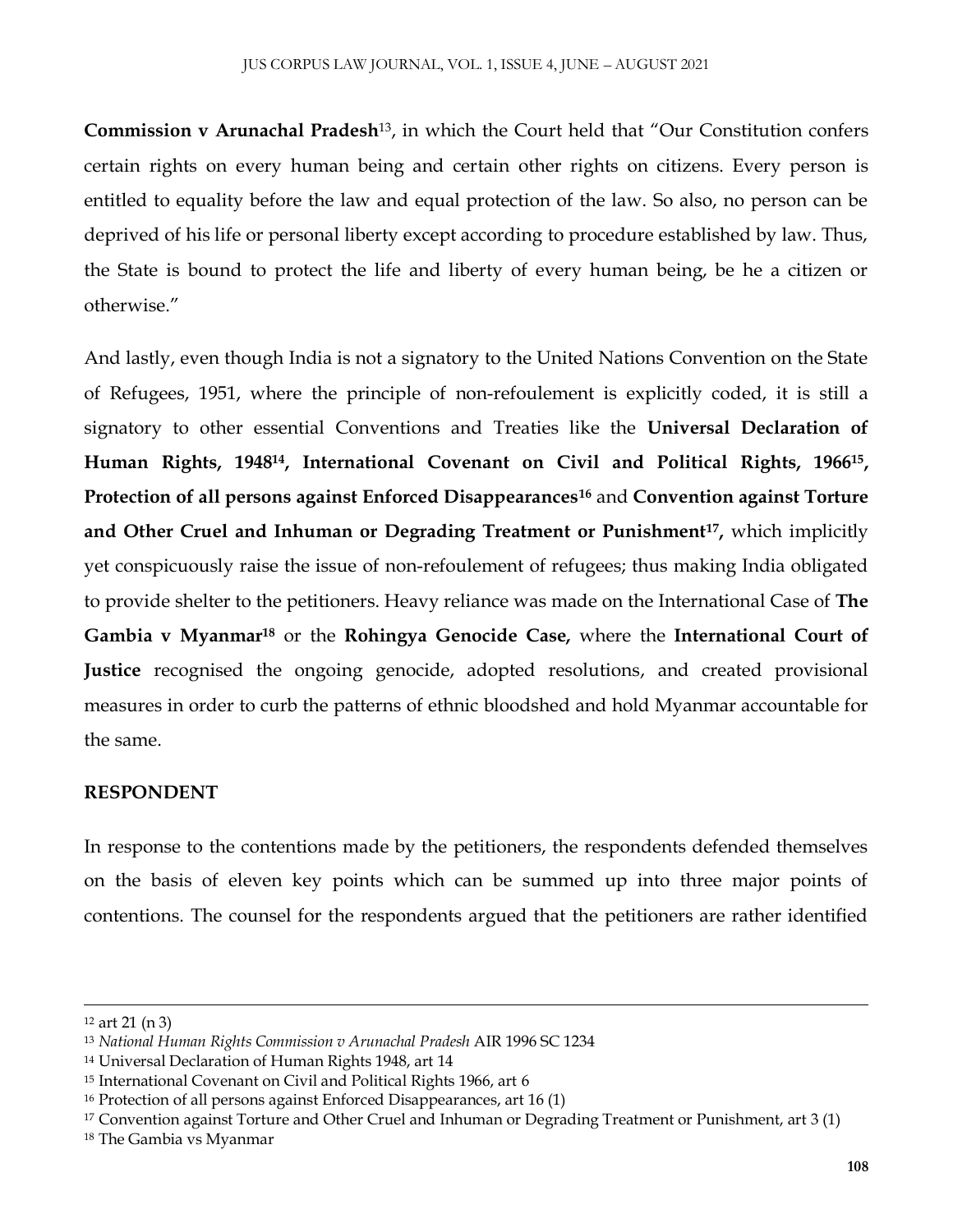as foreigners by the virtue of Section  $2(a)$  of The Foreigners Act<sup>19</sup>, 1946, hence under Section 3 of the Foreigners Act, 1946, the Central Government can **"issue orders restricting, regulating or prohibiting the entry and/or departure of such foreigners."** Also, this right of the Government to expel a foreigner is unlimited and absolute.

Secondly, since India is not a signatory to the United Nations Convention on the Status of the Refugees or to the 1967 Protocols on the Status of the Refugees, therefore the principle of nonrefoulement cannot be applied to a non-contracting State. It further contended that though Articles 14 and 21 can be availed by non-citizens, Article  $19(1)(e)^{20}$ , i.e. the fundamental right to reside and settle in a country can **only be availed by the citizens of India.** 

Thirdly, the respondents articulately laid down the issue of a well-orchestrated influx of illegal immigrants for monetary considerations through the porous borders of India thus posing a serious threat to national security. The fact that intelligence agencies have also raised serious concerns regarding the internal security of the country was also pondered upon.

## **JUDGEMENT**

The hon'ble division bench of the Apex Court of India pronounced the judgement in **favour of the respondents** and declared that it is impossible to grant the relief that has been prayed for by the Petitioners; however, the **deportation cannot take place unless the procedure for the same is duly carried out.**

## **RATIO**

The ratio behind the judgement of the bench is three-fold. The bench opined that though a conflict can arise on the enforcement of Article  $51(c)^{21}$  of the Constitution in case India is a signatory or not a signatory to a convention, yet there is no doubt that in an instance of conflict between municipal law and international law, the former prevails. The national courts are restricted to drawing inspiration from international conventions or treaties and in the present

 $\overline{\phantom{a}}$ 

<sup>19</sup> Foreigners Act 1946, s 2(a)

<sup>20</sup> Constitution of India 1949, art 19

 $21$  art 51 (n 4)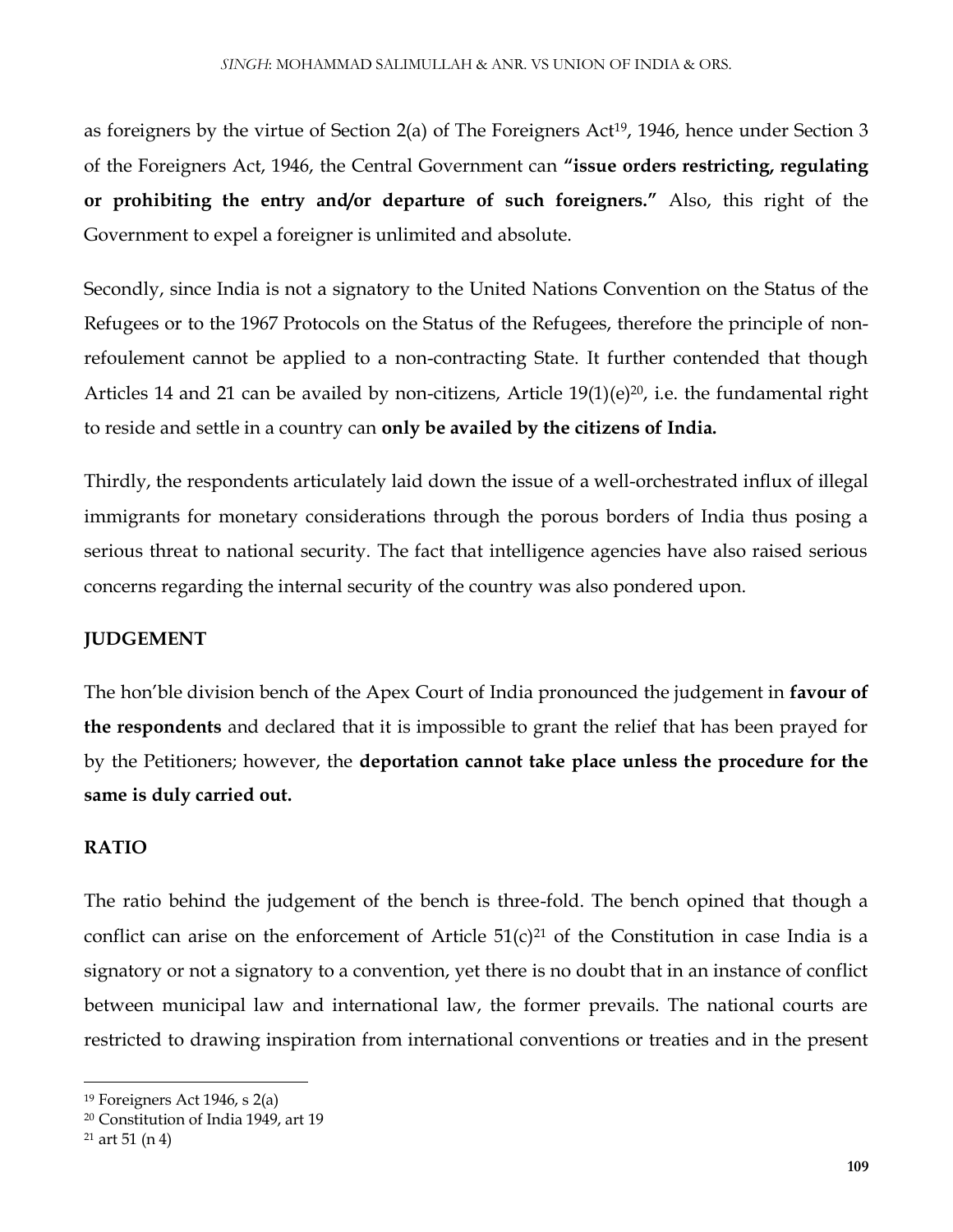case, the fact that India is not a signatory to an international convention forms the municipal law and the same prevails. It was also thought that the right not to be deported is auxiliary or collaterally linked to the right to settle or reside in the Indian territory mentioned under article 19(1) (e) of the Constitution, and the said article only guarantees the right to citizens; ergo the Rohingya immigrants cannot be given the liberty to settle or reside in any part of the Indian territory. Lastly, the bench opined that serious contentions regarding the porous borders and internal security of India were made by the respondents. In any manner, whatsoever, the security of the State cannot be compromised, thus becoming a ground for non-allowance of Rohingya immigrants on Indian grounds.

### **CONCLUSION**

The judgement pronounced by the Hon'ble bench has been under scrutiny since the moment it was delivered. The Court's decision was labelled as a violation of human dignity and exposure of the Human Rights rhetoric in India and was also criticised for **overlooking the International Customary Law and affirming only the International Statutory Law**. It can be fairly concluded that the principle of non-refoulement does not restrict itself to specific statutes, in fact, its essence can be implicitly found in the very foundation of International Law. Ignorance towards such basic tenets of International Law weakens the validity and applicability of the same, which is a potential reason why instances of human rights violation still exist around the world.

Enough stress needs to be laid down on the duration of the immigrant situation in India. It has been almost a decade since the Rohingya have taken shelter in India and it's no denying that some of them are penetrating into the territory presently as one reads this analysis, but one cannot overlook the ultimate reasons or the severe humanitarian grounds which led them to flee their nation and take refuge in ours. Beyond '**Statelessness'** accompanied with '**Ethnic Cleansing'** and **'Extreme Intolerance',** the Army and other ethnic groups of Myanmar offered death to the Rohingya community and once deportation is given the green signal, it becomes questionable as to where these immigrants will be deported to. Borrowing from the present judgement itself, the due process of deportation needs to be carried out effectively, which